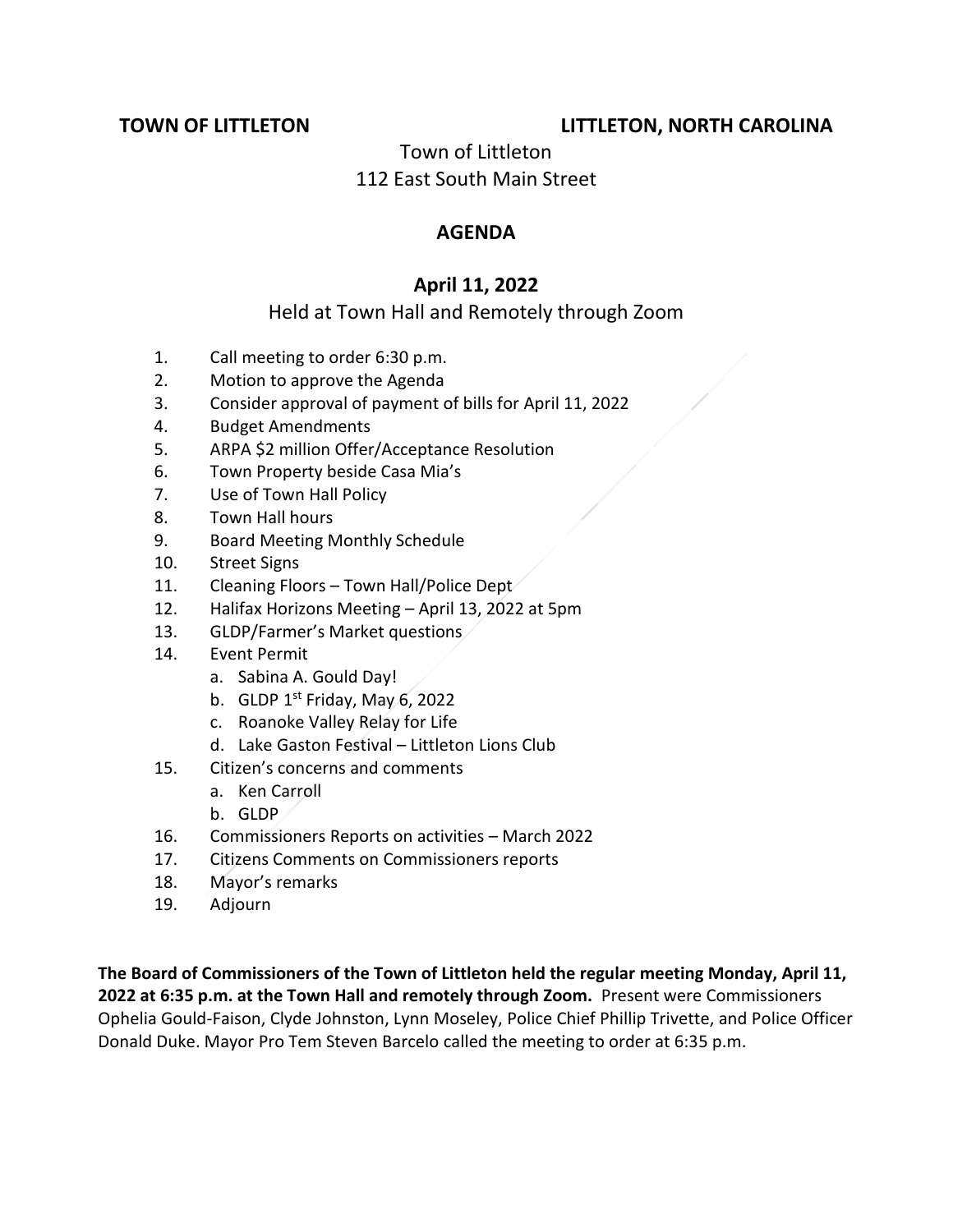Commissioner Johnston made a motion; seconded Commissioner Gould-Faison made a motion to approve the agenda. Motion voted and carried.

**Consider approval of payment of bills for April 11, 2022** – Commissioner Gould-Faison made a motion; seconded by Commissioner Johnston to approve the bills as presented. Motion voted and carried. A copy of the bills is hereby incorporated into the minutes.

**Budget Amendments** – Budget amendments for the police department, sewer department and the street department were presented and review by the board. Commissioner Moseley made a motion to approve the budget amendments; seconded by Commissioner Gould-Faison. Motion voted and carried. A copy of the amendments is hereby incorporated into the minutes.

**ARPA \$2 million Offer/Acceptance Resolution** – Mayor Pro Tem Barcelo stated that the town has received funds from the American Recuse Plan Act in the amount of \$2 million. A resolution of acceptance was presented to the commissioners. After reviewing the resolution, a motion was made by Commissioner Gould-Faison to adopt the resolution; seconded by Commissioner Moseley. Motion voted and carried. A copy of the resolution is hereby incorporated into the minutes.

**Town Property beside Casa Mia's –** Mayor Pro Tem Barcelo stated that there is a very small piece of property that the town owns adjacent to Casa Mia. The Fitts foundation would like to purchase this property from the town. After some discussion, the item was tabled until the next meeting. The commissioners would like to speak with the town attorney on the options on this.

**Use of Town Hall Policy –** The Use of Town Hall Policy was presented to the commissioners for their review. The policy has also been review by the town attorney. Motion was made by Commissioner Moseley to approve the Use of Town Hall Policy; seconded by Commissioner Johnston. Motion voted and carried.

**Board Meeting Monthly Schedule –** Mayor Pro-Tem Barcelo gave the suggestion to only have board meetings once a month during the summer month. Motion was made by Commissioner Gould-Faison to approve changing the board meeting schedule to once a month; seconded by Commissioner Johnston. Motion voted and carried. A public notice will be put out informing the town citizens of this change.

**Street Signs –** Chief Trivette noted that we have a quote of street signs, the quote is for \$5939.40 and of this amount we have \$5000 that was donated to help with this purchase. A motion was made by Commissioner Mosley to approve the purchase of the street signs; seconded by Commissioner Gould-Faison. Motion voted and carried.

**Floor Cleaning Town Hall/Police Dept –** Mayor Pro-Tem Barcelo opened the bids for the flooring cleaning at Town Hall and the Police Department. Johnny Cain, who's bid was lowest, was awarded the job to clean the floors. Motion made by Commissioner Moseley and seconded by Commissioner Gould-Faison.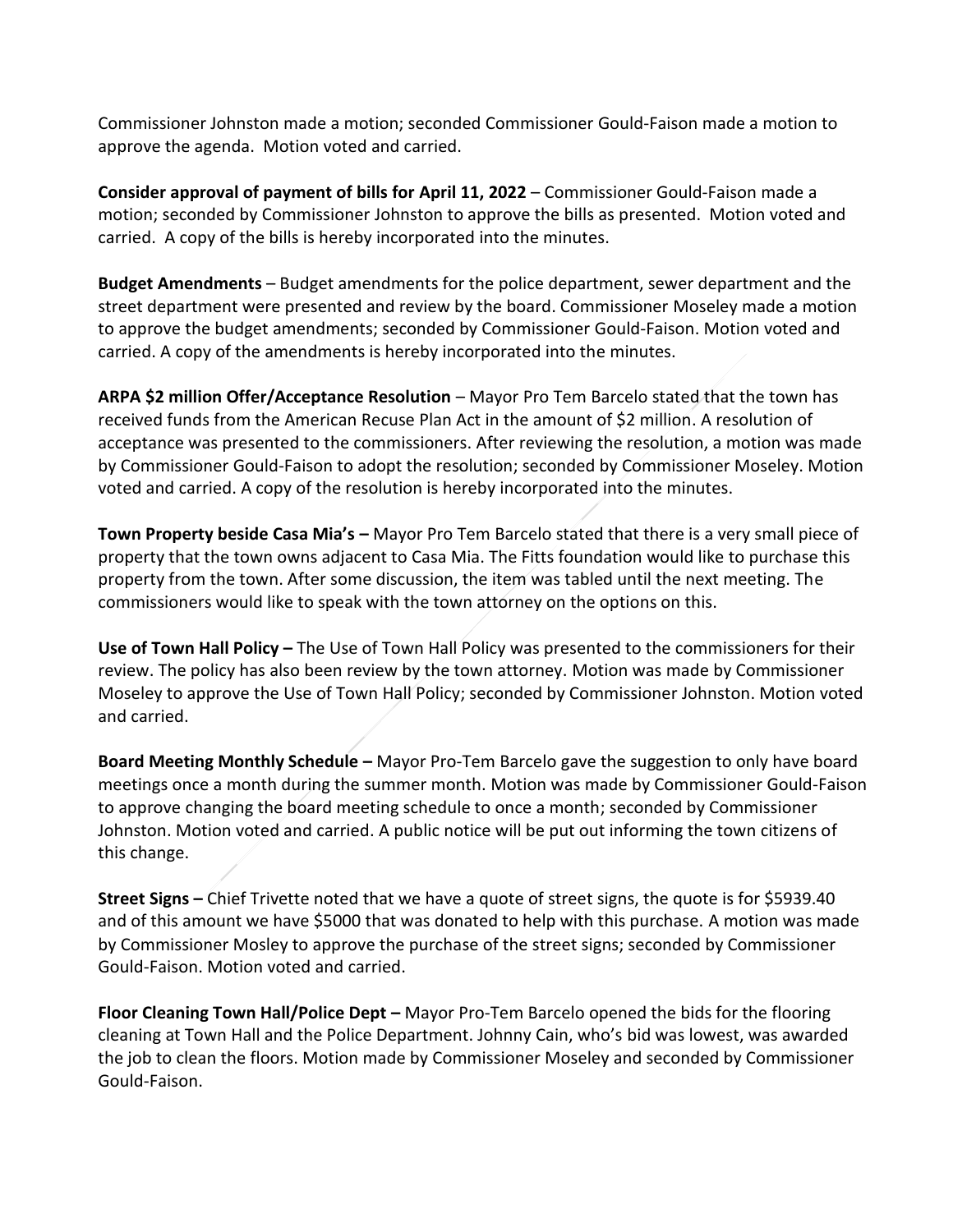**Halifax Horizons Meeting –** Commissioner Gould-Faison stated that she would not be able to attend this meeting due to a scheduling conflict. Commissioner Moseley noted that he plans to attend.

**First Saturday Farmer's Market Question –** Mayor Pro-Tem Barcelo presented a copy of questions that had be emailed to the town clerk from the GLDP regarding the farmer's market. The board reviewed and discussed the questions and were able to answer all but: can petting zoo be allowed and how many vendors can set up at each market. The commissioners would like to think about and consider these questions further. Will discuss again at a future meeting.

**Event Permit –** Event Permits were presented for the following events:

- Sabina A. Gould Day! The event is scheduled for June 11, 2022. Motion made to approve the event by Commissioner Johnston; seconded by Commissioner Moseley.
- GLDP 1<sup>st</sup> Friday Event scheduled for May 6, 2022. Motion made to approve the event by Commissioner Moseley; seconded by Commissioner Johnston
- Roanoke Valley Relay for Life Phyllis Cane presented information on the event that is scheduled for June 26, 2022. Motion made to approve the event by Commissioner Gould-Faison; seconded by Commissioner Moseley
- Lake Gaston Festival Littleton Lions Club scheduled for September 2-3, 2022. Motion made to approve the event by Commissioner Moseley; seconded by Commissioner Gould-Faison.

**Citizens Concerns and Comments –** Ken Carroll was unable to attend the meeting. For the GLDP, Buddy Isles noted the following: the movie night previously noted has been tabled, landscaping on N Main Street have been pruned and cleaned with the crepe myrtle trees being pruned, he asked for support from the town to help to fund the GLDP upcoming project of cleaning up the railroad tracks behind Casa Mia'. Mayor Pro-Tem Barcelo informed Mr. Isles that we do not own that property and con not give the GLDP permission to clean it up. It was suggested that the GLDP contact CSX to be sure that they will approve the work that is asking to be done. Mr. Isles also asked that the GLDP be added to the budget for 2022-2023. The GLDP would also like to ask to be able to clean, paint and reletter the concrete street signs.

**Commissioners Reports on activities – March 2022:** Streets – Commissioner Barcelo noted that the department is mowing the grass throughout the town and we will begin the bid process soon for streets and sidewalks to be repaired.

Water/Sewer – Commissioner Gould-Faison thanked Luke Compton for all his hard work and asked him to present his water/sewer report to the board. Luke presented his report to the board and noted that we need to ask the citizens to please not put grease down the drain. A copy of the report is hereby incorporated into the minutes.

Commissioner Gould-Faison noted that there are several items that are needed for the water/sewer department and she presented those items to the board. The items included: a gas monitor for confined spaces, trash pump 4" intake/output and inspection camera system. The approximate cost for all 3 of these items is \$12,000. Motion made by Commissioner Moseley to allow the water/sewer